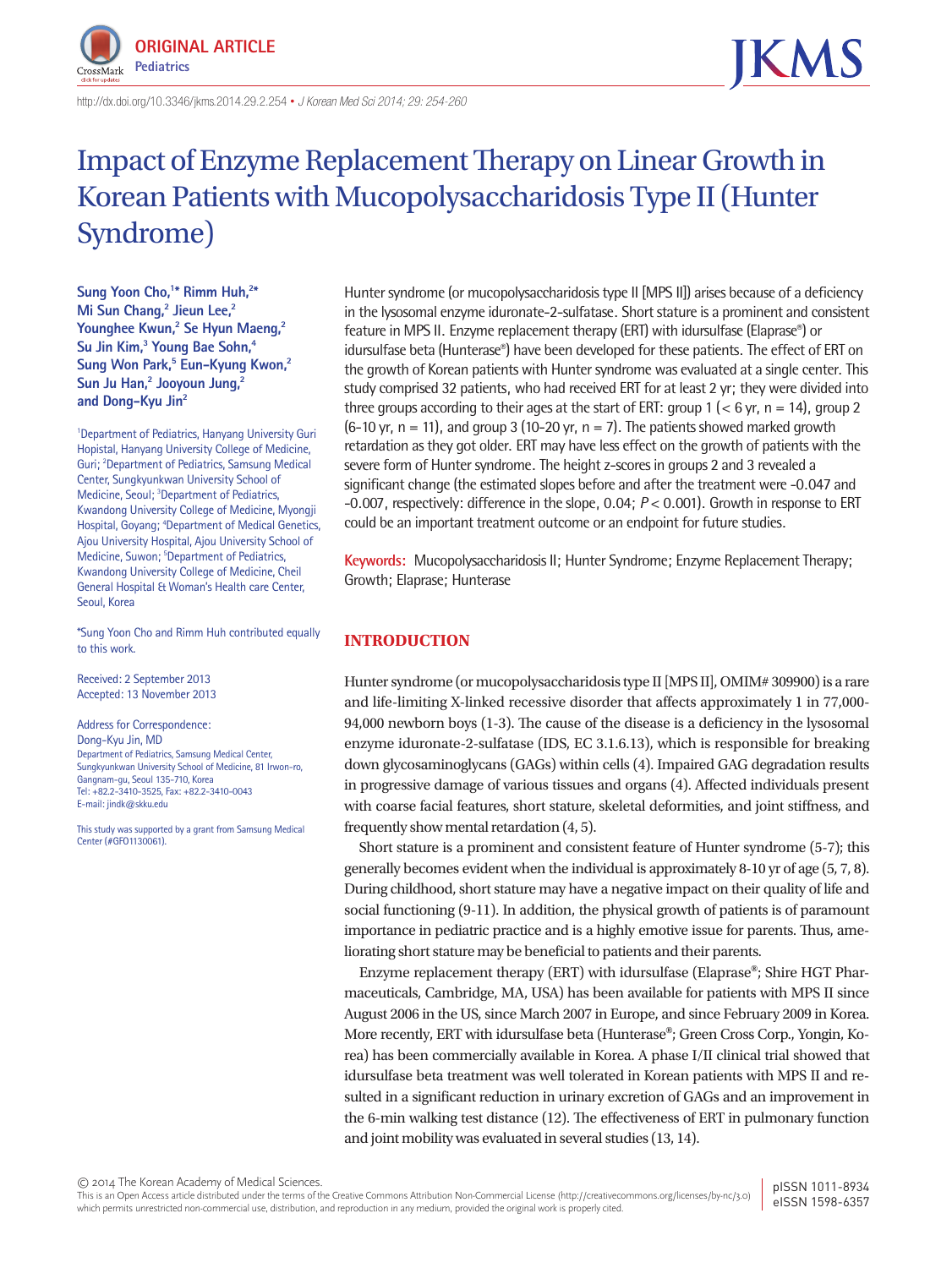To date, few studies have investigated the effect of ERT on the growth of individuals with MPS II (6, 15). No data are available for Asian MPS II patients, or for patients younger than 6 yr of age. The present retrospective analysis assessed the effect of ERT on the linear growth of Korean Hunter syndrome patients of different ages and phenotypes.

## **MATERIALS AND METHODS**

#### **Patient population and data collection**

All the participants were recruited from the Department of Pediatrics in Samsung Medical Center. The diagnosis of MPS II was based on the clinical findings, as well as abnormal excretion of urinary GAGs and deficiency of IDS enzyme activity in skin fibroblasts or peripheral blood leukocytes. The disease was confirmed in all the patients by molecular analysis. Mutations of patient 4-32 were described previously (16). Those with cardiac failure, a history of hematopoietic stem cell transplantation or orthopedic surgery, and those on nocturnal respiratory support were excluded from this study. Patients on long-term oral steroid treatment and those who had previously received growth hormone therapy were excluded. Those who experienced episodes of anaphylaxis during ERT (17) and female patients with Hunter syndrome were also excluded. Patients who had commenced ERT (Elaprase**®** or Hunterase**®**) before they were 20 yr and had received ERT for at least 2 yr were included. All patients had received ERT (0.5 mg/kg) on a weekly basis, shortly after they were diagnosed or since 2009, when ERT became available in Korea.

The impact of ERT on growth was analyzed in patients for whom height data had been obtained on at least one occasion within 24 months before or after the start of the treatment. The height data were analyzed within 3 age-stratified groups. Two age cut-off points at the start of the ERT—6 yr and 10 yr—were selected because patients with Hunter syndrome tend to grow faster in their early years, followed by markedly reduced growth after around 8 yr of age onward. The patient's height was measured using a stadiometer (accuracy to 1 mm) according to standard protocols.

The clinical phenotypes of the patients were classified as severe if the patients had cognitive impairment, and as attenuated if they had no cognitive impairment even with pronounced bone and visceral involvement. Our previous study suggested that mild phenotype may be related to residual lysosomal enzyme activity (18). Type of mutation was determined based on the experience of the authors: mutations predicted to be associated with a severe phenotype (large deletion, recombination, deletion or nonsense mutation) and those predicted to be associated with a less-severe phenotype (splicing, insertion, insertion/deletion or missense mutation).

#### **Data analysis**

Three groups of patients were analyzed according to their ages at the start of the ERT (baseline): group 1 included patients under 6 yr of age ( $n = 14$ ), group 2 included patients aged 6-10 yr  $(n = 11)$ , and group 3 included patients aged 10-20 yr  $(n = 7)$ . The raw height data of the three groups were plotted against normal height data for boys from Korea. Height was expressed as the standard deviation score (SDS) based on normative data from Korean references. A z-score < -2 is generally considered to be indicative of short stature, and this score was used to plot the heights in the current study. For group 2 and group 3 with attenuated MPS II, the mean changes in the patients' heights and z-scores  $(\pm SD)$  from baseline were calculated.

A piecewise regression using a mixed model was used to analyze the age-corrected standardized height scores (z-scores) before and after the start of the ERT  $(± 24$  months of the start of the treatment) for the patients in groups 2 and 3. Individual analyses of the patients in groups 2 and 3 were conducted to assess covariates that were likely to impact on growth: age at start of ERT (6-10 vs 10-20 yr), type of mutation, and phenotype.

#### **Ethics statement**

This study was approved by the institute review board at the Samsung Medical Center (IRB number: 2013-05-035). Informed consent was obtained from all patients or their parents.

# **RESULTS**

## **Patients**

The demographic and molecular data of the 32 MPS II patients are listed in Table 1. The 32 boys started to receive ERT between the ages of 4 months until they were 19 yr 4 months (median age of starting ERT, 7 yr). All the patients were born at term and presented with typical clinical features of MPS II (median age of diagnosis, 3 yr 4 months). Cognitive involvement was evident in 13 of the 32 patients.

#### **Effect of ERT on growth**

In group 1 ( $n = 14$ ; age range at starting ERT, 4 months-5 yr 10 months), the heights of the patients at the initiation of ERT ranged from 78 to 119.4 cm (median, 106.3 cm). None of the boys were of short stature (< -2 SDS) at the start of the ERT, and the mean height SDS of the patients in group 1 was 0.48 ± 1.71. The mean increase in height over the 2-yr period of ERT was 11.5 ± 5.8 cm. The growth charts and the z-scores are shown in Fig. 1A and D. The growth curves during the ERT show that the height of 12 of these patients was still within the normal range based on normative data from Korean references. Two patients (patient 8, patient 13) whose height decreased to less than -2 SDS exhibited severe cognitive impairment when they were diagnosed with the disease. Changes in the z-scores and the growth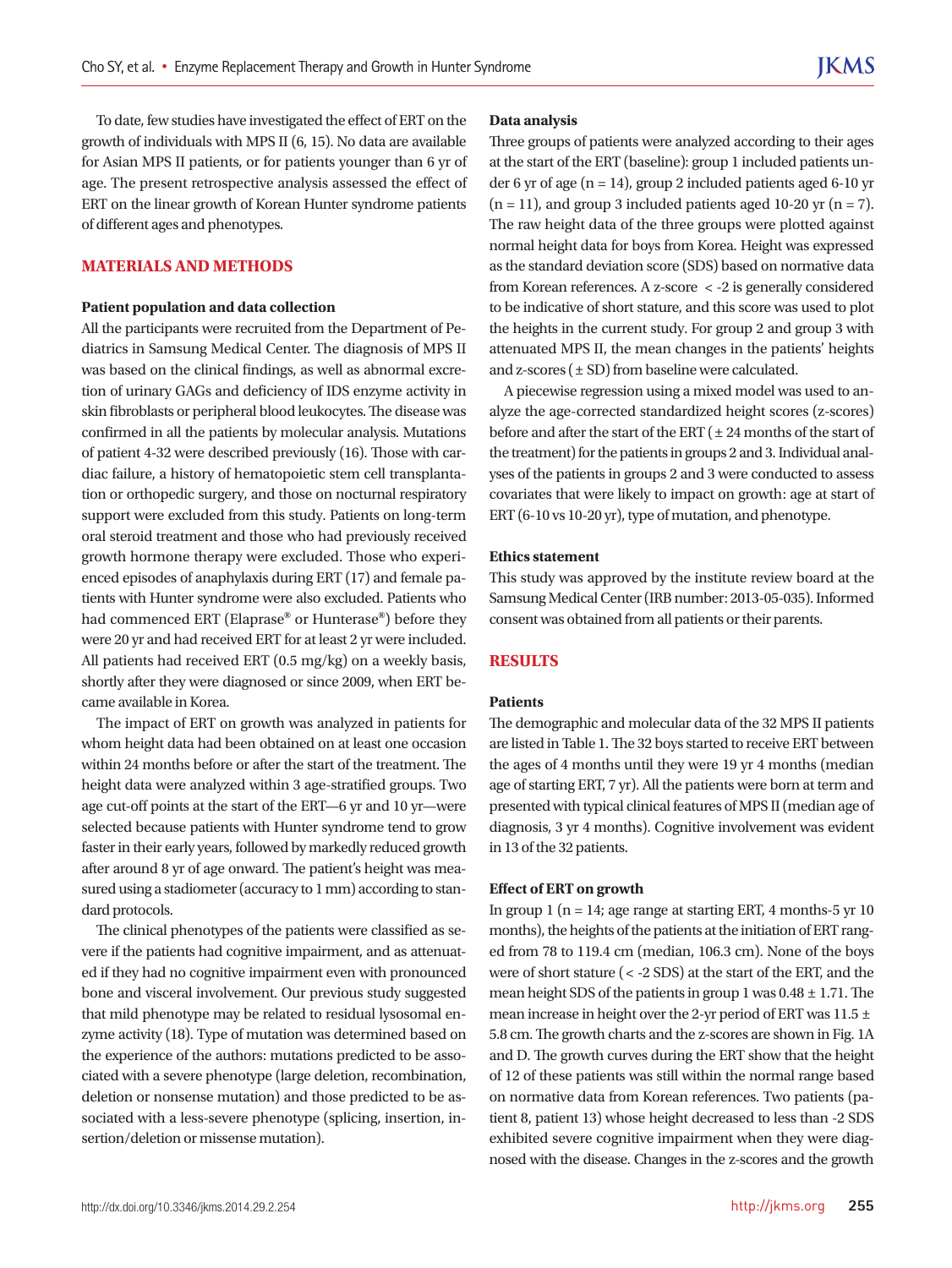| Patient        | Age (yr)<br>at diagnosis | Age (yr)<br>at starting ERT | Current age<br>(yr) | Phenotype      | Type of mutation<br>in $IDS$ | Nucleotide<br>change     | Amino acid<br>change |
|----------------|--------------------------|-----------------------------|---------------------|----------------|------------------------------|--------------------------|----------------------|
| Group 1        |                          |                             |                     |                |                              |                          |                      |
|                | 1.2                      | 1.3                         | 3.11                | S              | Deletion                     | c.768delT                | p.P256fsX24          |
| $\overline{c}$ | 3.3                      | 3.5                         | 5.1                 | A              | Deletion                     | large deletion (exon4_7) |                      |
| 3              | 2.11                     | 2.11                        | 4.11                | A              | Nonsense                     | c.1327C > T              | p.R443X              |
| $\overline{4}$ | 4.2                      | 5                           | 8.1                 | S              | Recombination                |                          |                      |
| 5              | 2.7                      | 5.6                         | 9.4                 | A              | Missense                     | c.682C > G               | p.P228A              |
| 6              | 3.4                      | 5.1                         | 9.8                 | ${\mathbb S}$  | Nonsense                     | c.223C > T               | p.075X               |
| $\overline{7}$ | 2.8                      | 4.8                         | 8.6                 | S              | Recombination                |                          |                      |
| 8              | 3.11                     | 5.2                         | 9                   | S              | Deletion                     | large deletion (exon1_6) |                      |
| 9              | 0.4                      | 0.4                         | 3.8                 | Α              | Deletion                     | c.1402delC               | p.R468GfsX17         |
| 10             | 5.1                      | 5.3                         | 9.1                 | Α              | Deep intron                  |                          |                      |
| 11             | 1.6                      | 2.4                         | 6.2                 | S              | Deletion                     | c.596 599delAACA         | p.K199RfsX13         |
| 12             | 1.4                      | 4.1                         | 8                   | Α              | Deletion                     | c.359_360insATCC         | p.P120HfsX11         |
| 13             | 3                        | 4                           | 7.11                | S              | Deletion                     | c.596_599delAACA         | p.K199RfsX13         |
| 14             | 1.7                      | 4.4                         | 8.2                 | ${\mathbb S}$  | Splicing                     | $c.1007 - 1G > A$        |                      |
| Group 2        |                          |                             |                     |                |                              |                          |                      |
| 15             | 3.5                      | 8.9                         | 12.8                | A              | Splicing                     | $c.1181 - 1G > C$        |                      |
| 16             | 7.2                      | 7.11                        | 11.1                | A              | Deletion/insertion           | c.1222delinsTA           | p.P408YfsX23         |
| 17             | 2.3                      | 6.1                         | 10                  | S              | Recombination                |                          |                      |
| 18             | 3.8                      | 8.7                         | 12.6                | $\mathbb S$    | Deletion                     | c.420delG                | p.G140fsX            |
| 19             | 4.9                      | 9.8                         | 13.7                | S              | <b>Deletion</b>              | $c.344$ del $A$          | p.N115fsX            |
| 20             | 3.1                      | 9.2                         | 13.1                | $\overline{A}$ | Missense                     | c.590C > G               | p.P197R              |
| 21             | 2.9                      | 7.1                         | 11                  | $\mathsf{A}$   | Missense                     | c.1565T > C              | p.L522P              |
| 22             | 3.8                      | 9.6                         | 13.5                | S              | Recombination                |                          |                      |
| 23             | 6.5                      | 8                           | 11.11               | $\overline{A}$ | <b>Missense</b>              | c.253G > A               | p.A85T               |
| 24             | 2.7                      | 10                          | 13.11               | A              | Splicing                     | c.1122C > T              |                      |
| 25             | 4.11                     | 6.9                         | 10.7                | A              | Missense                     | c.1004A > G              | p.H335R              |
| Group 3        |                          |                             |                     |                |                              |                          |                      |
| 26             | 5.5                      | 10.3                        | 14.3                | Α              | Missense                     | c.781C > G               | p.P261A              |
| 27             | 12.2                     | 14.11                       | 18.9                | А              | Splicing                     | c.1122C > T              |                      |
| 28             | 4.9                      | 12.11                       | 16.9                | S              | Missense                     | c.1454T > A              | p.1485K              |
| 29             | 6.9                      | 10.3                        | 14.1                | A              | Missense                     | c.181T > C               | p.S61P               |
| 30             | 10.1                     | 18.8                        | 22.1                | Α              | Insertion                    | c.673_674insC            | p.P228fsX            |
| 31             | 7.2                      | 16.2                        | 20.1                | А              | Nonsense                     | c.1327C > T              | p.R443X              |
| 32             | 18.7                     | 19.4                        | 23.2                | A              | Splicing                     | c.1122C > T              |                      |

|  | Table 1. Demographic and molecular data of the patients with MPS II |  |  |  |  |
|--|---------------------------------------------------------------------|--|--|--|--|
|  |                                                                     |  |  |  |  |

Group 1, aged under 6 yr at the time of starting enzyme replacement therapy (ERT); Group 2, aged 6-10 yr at the time of starting ERT; Group 3, aged 10-20 yr at the time of starting ERT; S, severe form of MPS II; A, attenuated form of MPS II; recombination, recombination of IDS-IDS2.

velocities of these patients are not presented as figures because of a lack of data on the heights of the subjects prior to undergoing ERT.

In group  $2(n = 11)$ ; age range at starting ERT, 6 yr 1 month-10 yr), the patients' heights at the initiation of ERT ranged from 98 to 122.5 cm (median, 116.2 cm). Six patients were considered to be of short stature at the start of ERT, and the mean height SDS of the patients in group 2 was -2.6  $\pm$  1.79. During 3 yr of ERT, the mean increase in height was  $9.4 \pm 6.1$  cm. The growth charts and the z-scores are shown in Fig. 1B and E. The yearly growth velocity was calculated for the seven patients in group 2 with attenuated MPS II. The increase in height was 3.1 cm (z-score = -0.22; one patient was excluded from this analysis due to lack of data of height before ERT) in the year before the ERT, compared with 4.9 cm (z-score = 0.24), 3.8 cm (z-score = -0.02), and 4.2 cm (z-score = -0.04) in the first, second, and third years of the ERT, respectively (Fig. 2A, C).

In group  $3(n = 7;$  age range at starting ERT,  $10 \text{ yr } 3 \text{ months} - 19$ yr 4 months), the heights of the patients at the initiation of ERT ranged from 116.7 to 142.4 cm (median, 127.7 cm). Five patients were considered to be of short stature at the start of ERT, and the mean height SDS of the patients in group 3 was  $-5.12 \pm 3.79$ . During 3 yr of ERT, the mean increase in the height of the patients was  $9.5 \pm 7.6$  cm. The growth charts and the z-scores are shown in Fig. 1C and F. The increase in the heights of six patients in group 3 with attenuated MPS II was 0.7 cm (z-score = -0.47) in the year before the ERT compared with 3.9 cm (z-score  $= 0.02$ ), 2.5 cm (z-score = -0.01), and 3.6 cm (z-score = 0.1) in the first, second, and third years of the ERT, respectively (Fig. 2B, D).

# **Analysis of the height z-scores of the 17 patients in groups 2 and 3**

The overall analysis of the raw data using the height z-scores of the 17 patients who were aged 6-20 yr at the start of the ERT showed that the slope of the regression over time after the treatment (in months) was significantly changed compared with before the treatment (the estimated slopes before and after the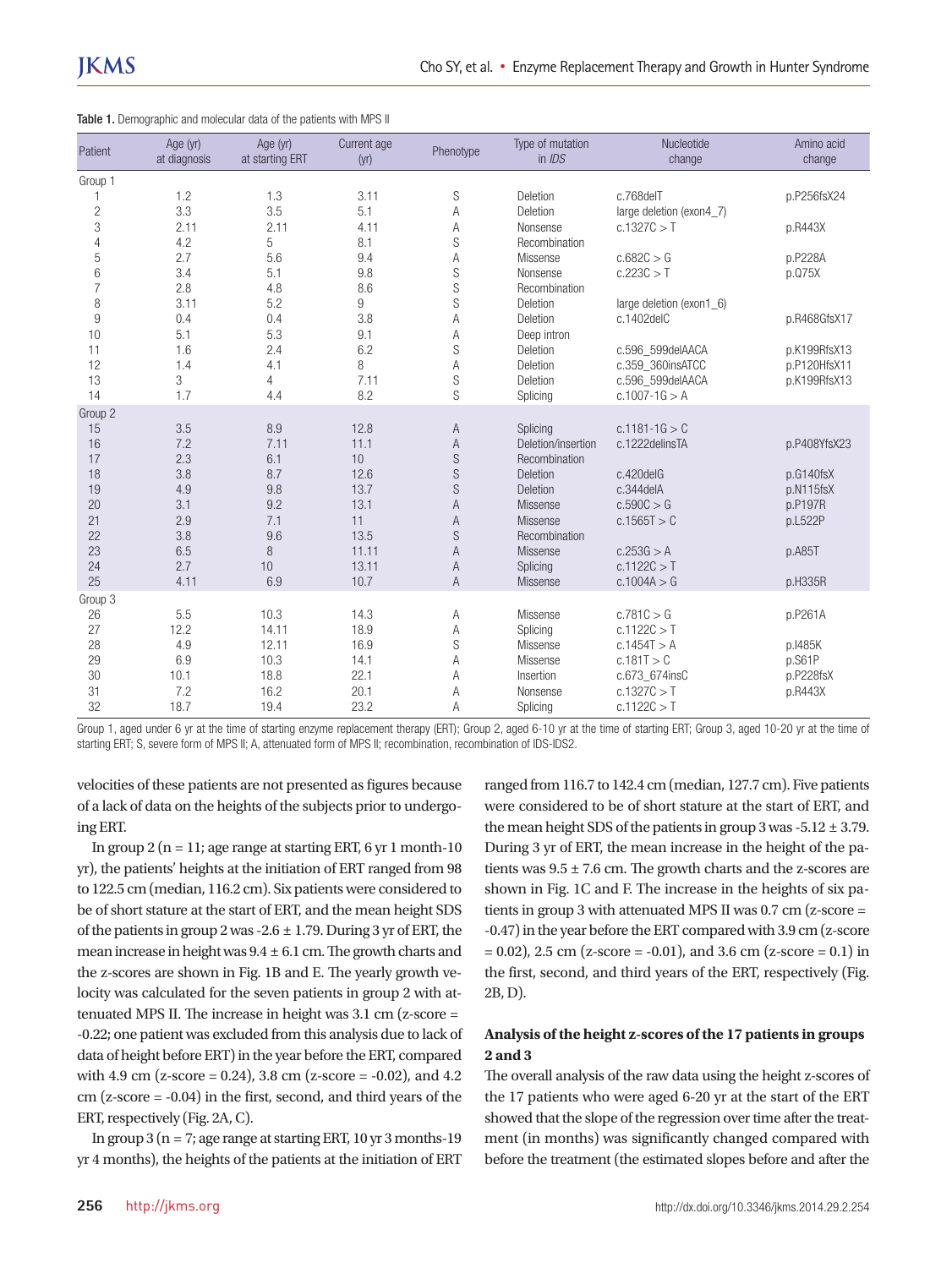

Fig. 1. Growth charts and z-scores for height for Hunter syndrome patients. (A) Growth charts for group 1 (aged less than 6 yr at initiation of ERT). (B) Growth charts for group 2 (aged 6-10 yr at initiation of ERT). (C) Growth charts for group 3 (aged 10-20 yr at initiation of ERT). (D) Z scores for group 1 (aged less than 6 yr at initiation of ERT). (E) Z scores for group 2 (aged 6-10 yr at initiation of ERT). (F) Z scores for group 3 (aged 10-20 yr at initiation of ERT). The dotted lines indicate patient growth before enzyme replacement therapy (ERT), and the continuous lines denote the growth while receiving ERT. The shaded area represents the 3rd to the 97th percentiles of height in boys based

treatment were -0.047 and -0.007, respectively: difference in the slope, 0.04; *P* < 0.001) (Fig. 3A). The slope of the regression was particularly more changed in the 12 patients in groups 2 and 3 with the attenuated form of the disease (from -0.045 to 0.004: difference in the slope, 0.049; *P* < 0.001). In contrast, the slope of the regression was not significantly changed in the 6 patients in groups 2 and 3 with the severe form of the disease (from -0.053 to -0.035: difference in the slope, 0.018; *P* = 0.129).

#### **Impact of age at start of ERT**

Patients with Hunter syndrome aged 6-20 yr were shorter on

average when compared to their peers. The height deficit was more pronounced in patients aged 10-20 yr of age at the start of treatment (difference in z-score at the start of ERT, 2.89;  $P = 0.095$ ) (Fig. 3B). Before treatment, the estimated slope difference between the older and the younger age groups was  $0.003 (P = 0.725)$ , and it was  $-0.001$  ( $P = 0.876$ ) after treatment. The angle of the slope was modified by ERT to a similar degree in both groups (Fig. 3B).

#### **Impact of type of mutation**

No significant difference was observed for the height deficit in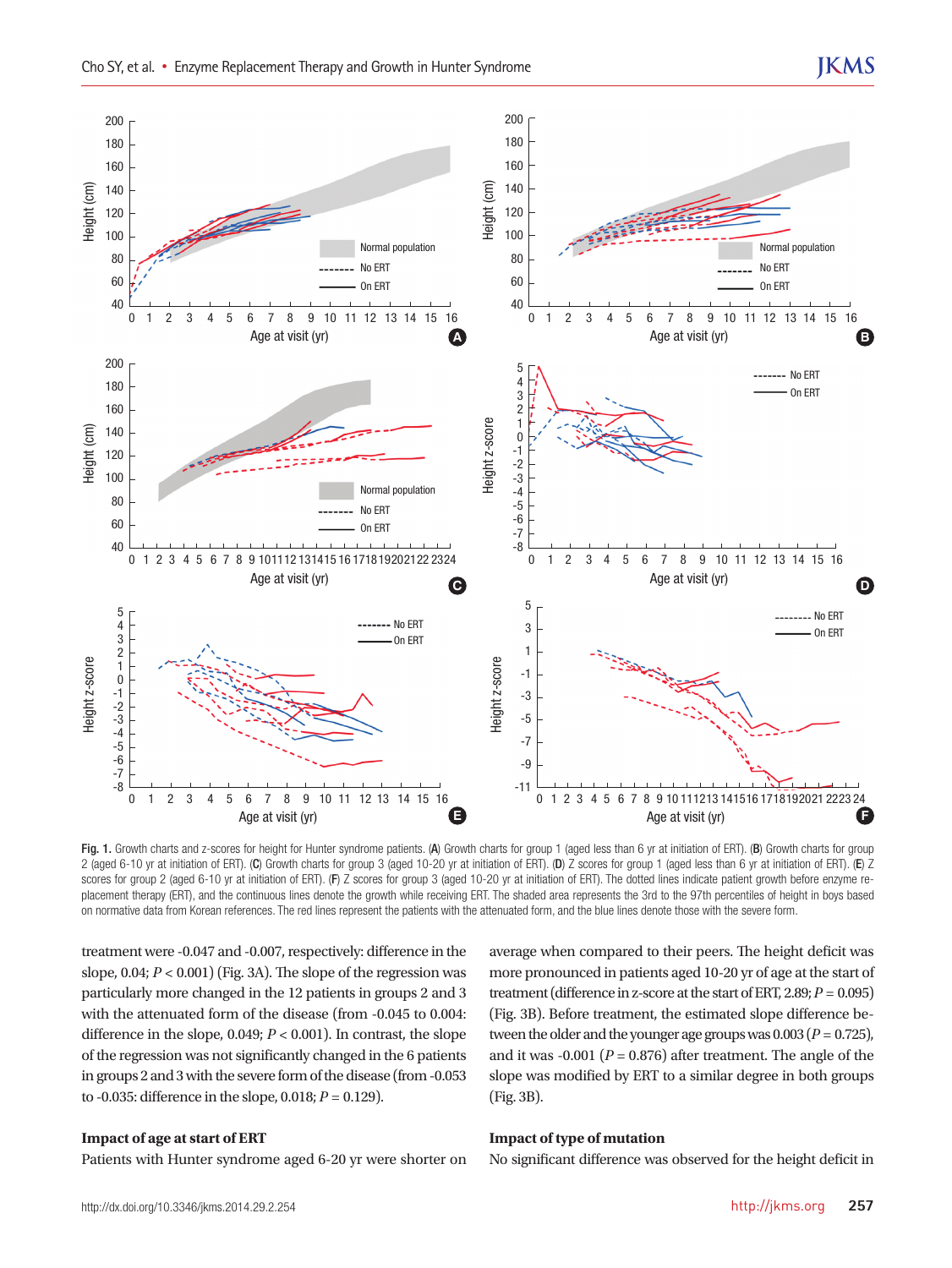

Fig. 2. Yearly growth velocity and z-score of the patients with the attenuated form of groups 2 and 3. (A) Yearly growth velocity for group 2 (aged 6-10 yr at initiation of ERT). (B) Yearly growth velocity for group 3 (aged 10-20 yr at initiation of ERT). (C). Z scores for group 2 (aged 6-10 yr at initiation of ERT). (D) Z scores for group 3 (aged 10-20 yr at initiation of ERT).

terms of z-scores between the two groups according the type of mutation (difference in z-score at the start of ERT, -0.705; *P* = 0.666) (Fig. 3C). The angle of the slope was modified by ERT in the patients without severe type of mutation. Before treatment, the estimated slope difference was  $0.017 (P = 0.158)$ , and it was 0.04 (*P* < 0.001) after treatment (Fig. 3C).

#### **Impact of cognitive involvement**

Contrary to expectations, the height deficit was more pronounced in patients without cognitive impairment (difference in zscore at the start of ERT, 1.549;  $P = 0.337$  (Fig. 3D). The z-score declined progressively in patients with cognitive involvement; however, a small change was evident in the trajectory of the slope following the initiation of ERT in the patients without cognitive impairment. Before treatment, the estimated slope difference was 0.006 (*P* = 0.623), and it was 0.037 (*P* < 0.001) after treatment (Fig. 3D).

#### **DISCUSSION**

This study is the first to report on the effects of ERT on the growth of Asian patients with Hunter syndrome. We evaluated the effects of ERT on the growth of patients from one country who attended a single center. The same method was used to measure the heights of the patients at the center. Therefore, the data are unlikely to be confounded by ethnic differences, and the changes in the heights of the patients were measured relatively accurately. In addition, this study included an analysis of the growth trajectories of Hunter syndrome patients who started to receive ERT before they were 6 yr old.

Patients with MPS II show a significantly different growth pattern to that seen in healthy children. During the first 3 yr of life, MPS II children grow faster than healthy children. However, after this period, they show a clearly negative trend of pathological deviations in comparison with their healthy peers (7). Our patients reflected these two distinct growth patterns found in Hunter syndrome. The patients showed marked growth retar-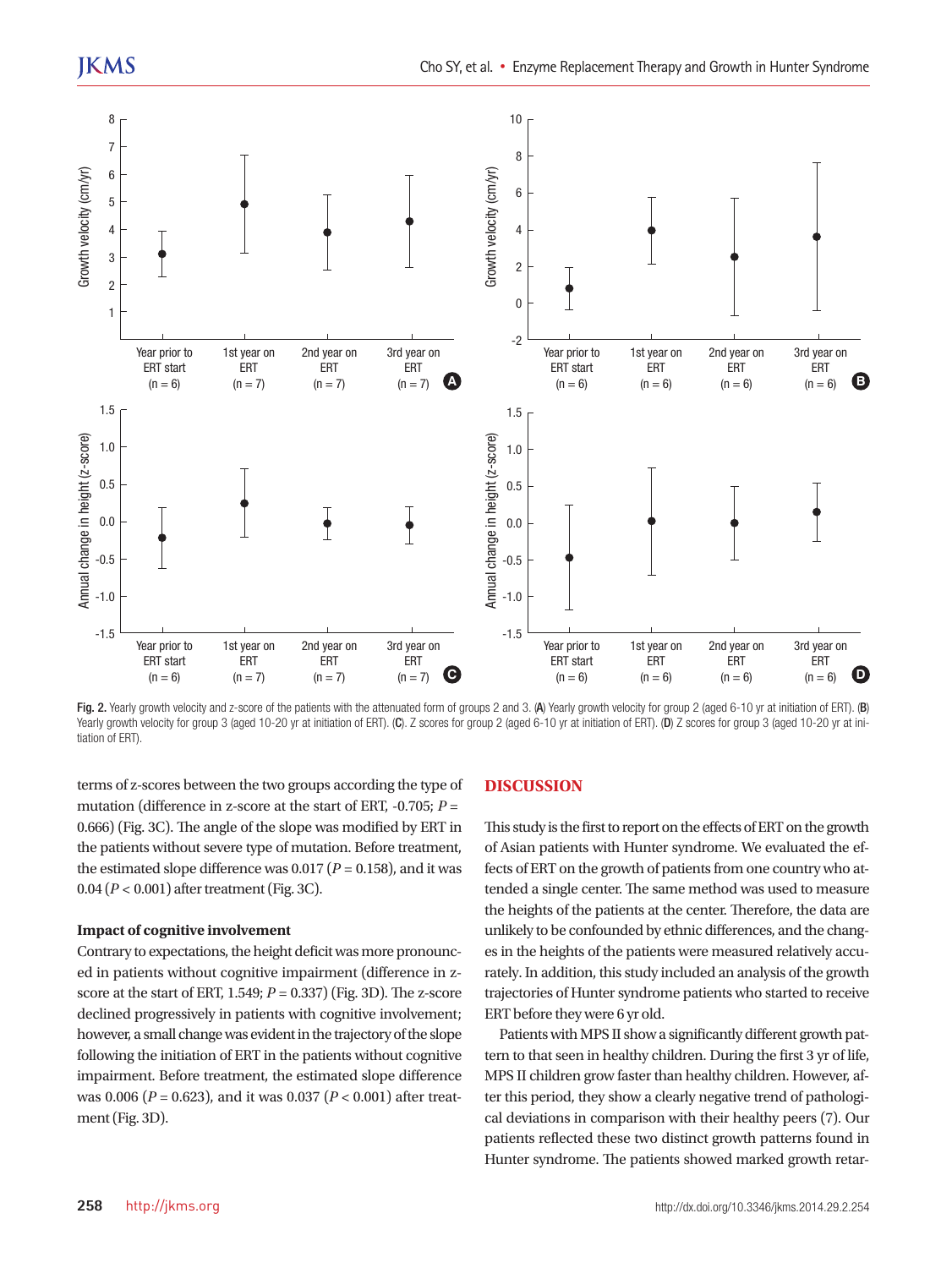

Fig. 3. Regression plot showing the height z-scores before and after initiation of enzyme replacement therapy (ERT) in 17 patients aged 6-20 yr at treatment start. (A) The gray lines show the regression plot for each patient. The slope of the regression was significantly changed after the ERT compared with before the treatment (difference in z-score,

dation as they got older, as seen by the height SDS of groups 1, 2, and 3 at the initiation of ERT (0.48 ± 1.71, -2.6 ± 1.79, and -5.12 ± 3.79, respectively).

Today, more patients are diagnosed at a younger age because of the heightened awareness of Hunter syndrome after the approval of ERT for the disease. Six patients were diagnosed at Samsung Medical Center in the last 3 yr. Their median age at diagnosis was 3.1 yr (range 1 yr 2 months-3 yr 8 months), and their height SDS at diagnosis was  $0.74 \pm 0.99$ , which reflects the characteristic faster growth of MPS II children during their first 3 yr of life. Among these patients, 3 patients were excluded from this study because their treatment period was less than 2 yr. Evaluating the effect of ERT on the growth of younger aged children with Hunter syndrome is difficult due to their faster growth during their first 3 yr of life compared to the healthy children and their marked growth retardation after this period.

Patients in group 2 showed a tendency toward growth restoration after initiation of ERT, as well as marked growth retardation before treatment initiation. Growth restoration was also seen in the patients in group 3 who started the ERT at over the age of 10 yr. One previous study suggested that ERT may have a positive impact on height, particularly if it was started before 10 yr of age in patients with the attenuated form of the disease (6).

In our study, improvements in growth velocity and change of zscore slowed down at 2nd and 3rd year compared to those of at 1st year of ERT in group 2 with attenuated form as shown in Fig. 2A and C. However, their annual growth velocities were improved compared with those before ERT. Interestingly, even the patients who started ERT in their late teens showed an improvement in their growth patterns. This result may be explained by the characteristic delayed puberty of patients with MPS II (although we did not check the pubertal status of the patients in this study), in addition to the large number of individuals (6 of 7 patients) with the attenuated form of the disease.

ERT may have less of an effect on the growth of patients with the severe form because of more severe dysostosis multiplex, malnutrition caused by poor oral intake due to dysphagia, abdominal distension (hepatosplenomegaly), and poor general condition due to multiorgan dysfunction. As shown in Fig. 3D, growth restoration after ERT in the patients with the severe phenotype of the disease was not favorable.

Data from Hunter Outcome Survey (HOS) showed significant improvements in growth after ERT in the study population of 133 patients with both phenotypes of Hunter syndrome aged 8-15 yr at treatment start (15). Similarly, ERT improved the overall growth pattern of the patients in groups 2 and 3 according to